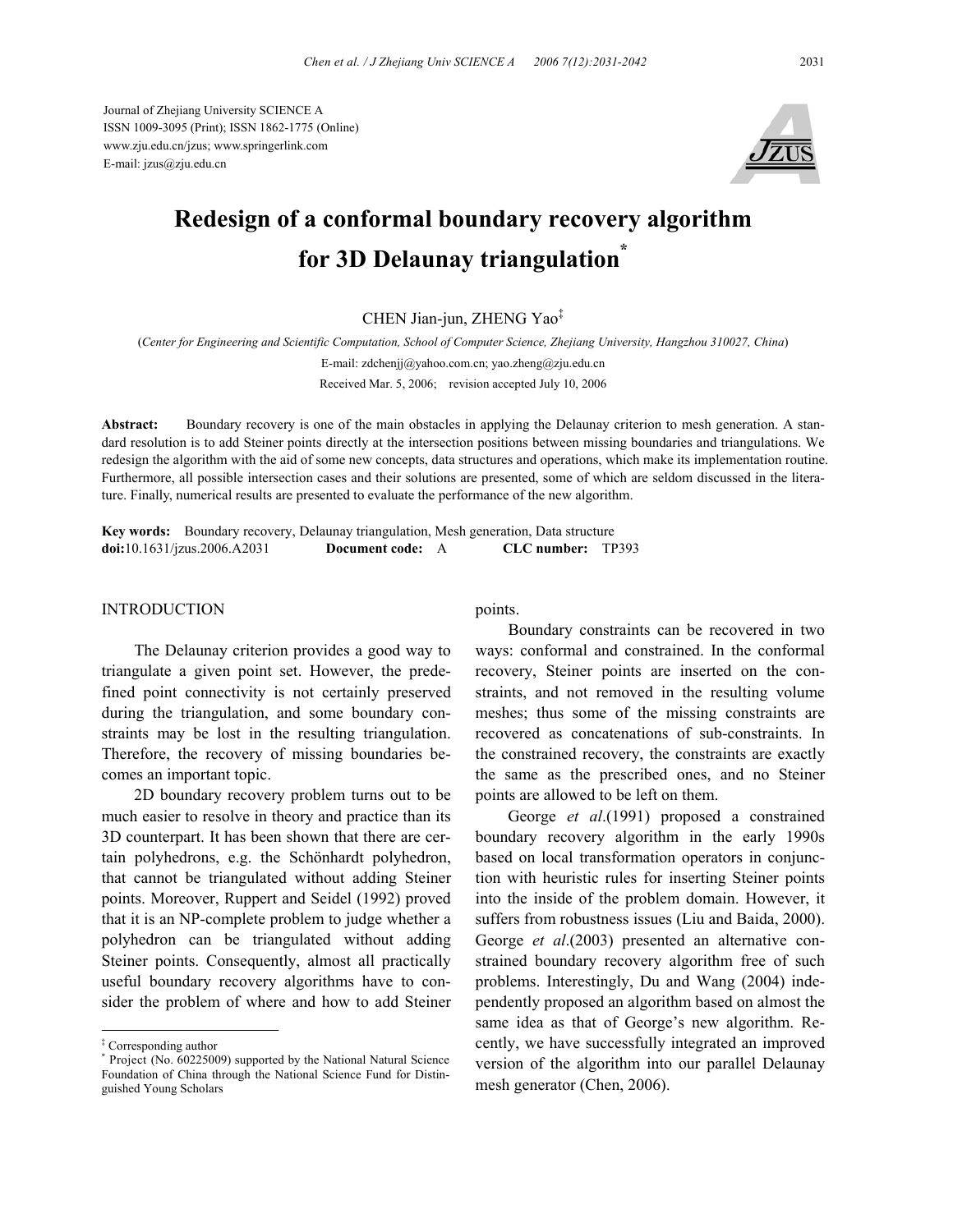Weatherill and Hassan (1994) first investigated a conformal boundary recovery algorithm by adding points directly at the intersection position between missing boundaries and the current triangulation. Lewis *et al*.(1996) revisited the algorithm when implementing their 3D Delaunay mesh generator. Song *et al*.(2004) improved the algorithm by more detailed discussions about some intersection cases. In this paper, we follow the idea of the above algorithm, and redesign it for our 3D Delaunay mesh generator. Two main contributions of our efforts are presented. First, some new concepts, operations and data structures are designed to make its implementation rather routine, and greatly reduce the coding effort. Second, all intersection cases are examined systematically and their solutions are delivered, which is a prerequisite of a robust boundary recovery algorithm.

Our boundary recovery procedure is divided into two steps. First, missing edges are recovered, and then, missing facets are recovered. After defining some basic concepts, the two steps are described in detail. Finally, experimental results for evaluating the performance of the procedure are presented.

#### BASIC CONCEPTS

#### **Ball, pipe, shell, and cluster**

Define the set of all tetrahedra including a point *P* as the ball of the point, denoted as *Ball*(*P*). Each element of the ball is called a ballel (ball+el).

Define the set of all tetrahedra cut through by an edge *E* as the pipe of the edge, denoted as *Pipe*(*E*). Each element of the pipe is called a pipel (pipe+el).

Define the set of all tetrahedra including an edge *E* as the shell of the edge, denoted as *Shell*(*E*). Each element of the shell is called a shellel  $(shell+el).$ 

Define the set of all tetrahedra with one or more edges cutting through a facet *F* as the cluster of the facet, denoted as *Cluster*(*F*). Each element of the cluster is called a clusterel (cluster+el). Especially, tetrahedra with one facet coplanar with *F* are also called clusterels in this paper.

## **Coding of points, edges, and facets of a tetrahedron**

Geometric ingredients of a tetrahedron include 4 forming points, 6 edges and 4 facets, and they are coded for the convenience of programming. A point *P* is coded with the index that locates the point *P* in the forming point array of a tetrahedron *t*, and the code is denoted as *NCode*(*t*,*P*). An edge *E* is coded according to the codes of its end points, and it is denoted as *ECode*(*t*,*E*), where *t* is the tetrahedron containing *E*. The codes of the starting and end points of an edge are stored in No.  $1 \sim 2$  bits and No.  $3 \sim 4$  bits, respectively, see Table 1 for details. The code of a facet *F* of a tetrahedron *t* equals the code of the point that the facet does not contain, denoted as *FCode*(*t*,*F*).

|  |  | Table 1 Coding of edges of a tetrahedron |
|--|--|------------------------------------------|
|  |  |                                          |

| Edge codes | Edges             |
|------------|-------------------|
| 4          | $0 \rightarrow 1$ |
| 8          | $0\rightarrow 2$  |
| 12         | $0 \rightarrow 3$ |
| 9          | $1\rightarrow 2$  |
| 13         | $1 \rightarrow 3$ |
| 14         | $2 \rightarrow 3$ |

Given an ordered set of tetrahedra  $T = \{t_1, t_2, \ldots, t_n\}$  $t_n$ , denote a forming point of  $t_i$  with a capital  $\alpha$ . If  $\beta$ is the lowercase of  $\alpha$ , let

$$
i\beta_j = NCode(t_j, \alpha). \tag{1}
$$

Especially, abbreviate  $i\beta_1$  as  $i\beta$  while  $n=1$ .

# **S-type decomposition and Z-type decomposition of a triangular facet**

If two edges of a triangular facet are divided by two Steiner points, there are two schemes to decompose the facet into three smaller triangles, as shown in Fig.1. They are called S-type decomposition and Z-type decomposition, respectively, for the three lines



**Fig.1 Decomposition schemes of a triangular facet**  (a) S-type; (b) Z-type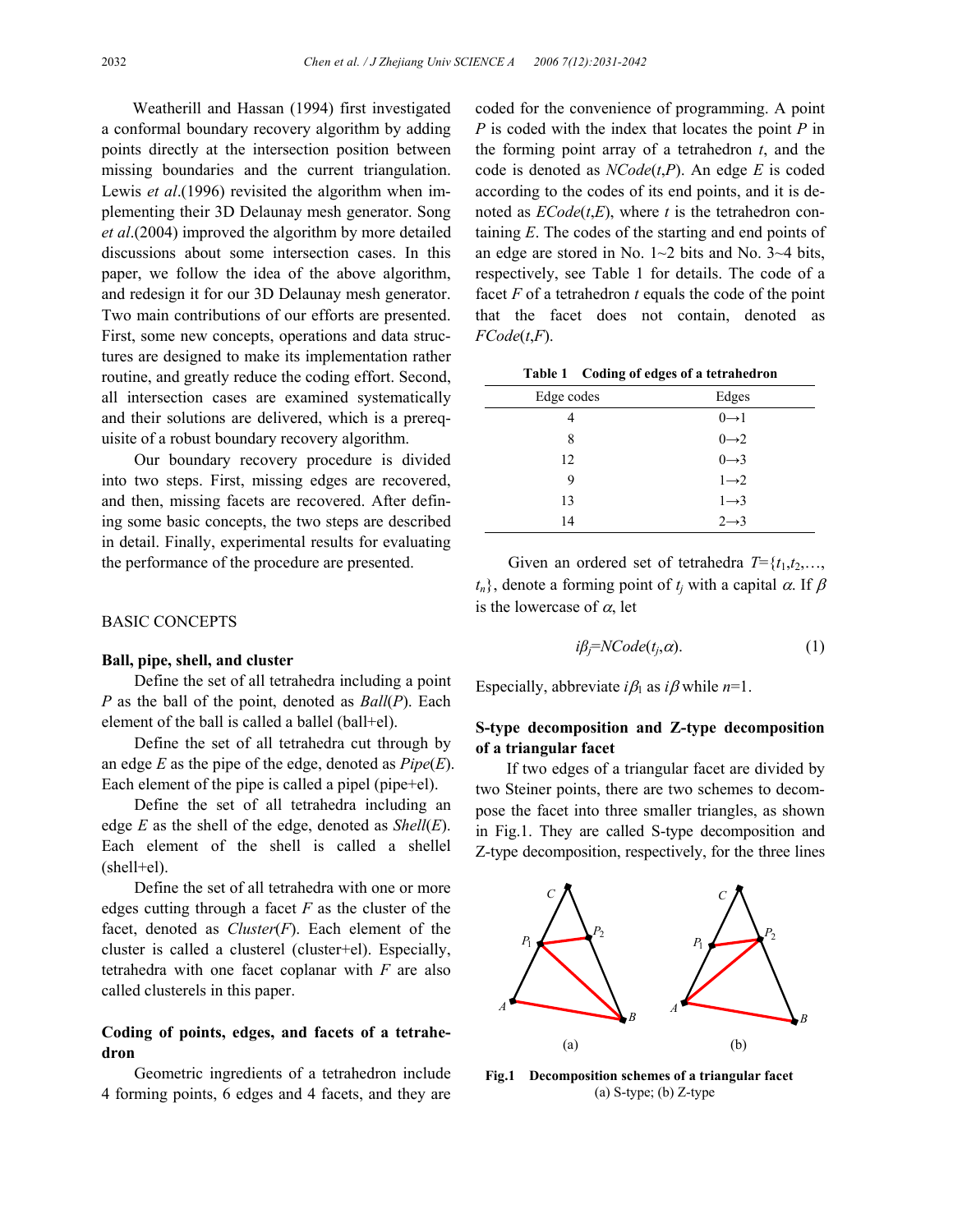$P_1P_2$ ,  $BP_1$  (or  $AP_2$ ) and  $AB$  constituting a geometry of S and Z shape, respectively. Here, denote the decomposition type of a facet *F* of a tetrahedron *t* containing  $F$  as  $DType(t, F)$ .

## RECOVERY OF MISSING EDGES

#### **Definition of a pipel**

We define a pipel using the C programming language as follows:

typedef struct *Pipel* { int *iEle*; int *type*; int *iNod*1, *iNod*2; int *iCod*1, *iCod*2; int *dectets*[*MAX\_DEC\_TETS*]; int *nTets*; } *Pipel*;

here, *iEle* points to the position of the pipel in the global element array. *type* identifies the type of the pipel determined by the types of two intersection points between the missing edge and the pipel. The types of intersection points are classified as follows:

enum {*DEG*=0, *NOD*, *EDG*, *FAC*},

where *DEG* is a degenerate case of nonexisting intersection point; *NOD*, *EDG*, and *FAC* represent the cases when the intersection point lies in one of the forming points, edges, and facets of the pipel, respectively. According to the above classification for intersection points, there are 11 types of pipels as defined below:

```
#define NOD_NOD ((NOD<<2) | NOD)
#define EDG_NOD ((NOD<<2) | EDG)
#define FAC_NOD ((NOD<<2) | FAC)
#define NOD_EDG ((EDG<<2) | NOD)
#define EDG_EDG ((EDG<<2) | EDG)
#define FAC_EDG ((EDG<<2) | FAC)
#define NOD_FAC ((FAC<<2) | NOD)
#define EDG_FAC ((FAC<<2) | EDG)
#define FAC_FAC ((FAC<<2) | FAC)
#define NOD_DEG ((DEG<<2) | NOD)
#define EDG_DEG ((DEG<<2) | EDG)
```
From the definition, the types of the first and second intersection points of a pipel are stored in No. 1~2 bits and No. 3~4 bits of *type*, respectively. In addition, the decomposition types (S-type or Z-type) of 4 facets of a pipel are stored in No. 5~8 bits of *type*.

Among the 11 types of a pipel defined above, *NOD\_NOD* and *NOD\_DEG* are degenerate, and not allowed; *EDG\_FAC* and *FAC\_EDG*, *NOD\_FAC* and *FAC\_NOD*, *NOD\_EDG*, *EDG\_NOD* and *EDG\_ DEG* each can be merged into one type. Therefore, there are 5 types of pipels actually, as shown in Table 2.

| Cases  | Type                    |
|--------|-------------------------|
| Case 1 | NOD EDG/EDG NOD/EDG DEG |
| Case 2 | <b>EDG EDG</b>          |
| Case 3 | NOD FAC/FAC NOD         |
| Case 4 | EDG FAC/FAC EDG         |
| Case 5 | <i>FAC FAC</i>          |

**Table 2 Five types of pipels** 

*iNod*1 and *iNod*2 point to the two intersection points, and *iNod*2 is invalid when *type=EDG\_DEG*. *iCod*1 and *iCod*2 equal the codes of two geometrical entities (forming points, edges, or facets) of the pipel intersecting with the missing edge. For example, if *type*=*EDG\_FAC*, *iCod*1 is an edge code, and *iCod*2 is a facet code.

*dectets* stores the indices of newly created tetrahedra in the global element array after decomposing the pipel, and *nTets* is the size of *dectets*.

## **Recovering a missing edge without adding Steiner points**

There are two cases when the missing edge can be recovered by two basic edge/face swap operations, i.e. *Swap*23 and *Swap*44, without requiring Steiner points. These swap operations are shown in Fig.2, where *Swap*32 is for recovering a facet and will be discussed later.

Fig.2a illustrates the *Swap*23 operation, where *AB* is the missing edge. The key step of the swap is to update neighboring relations of newly created tetrahedra. Denote *T* an ordered set of tetrahedra composed of *ACDE* and *BDCE*, Table 3 gives the details of this updating step for *Swap*23, where  $ic_1$ ,  $ic_2$ ,  $id_1$ ,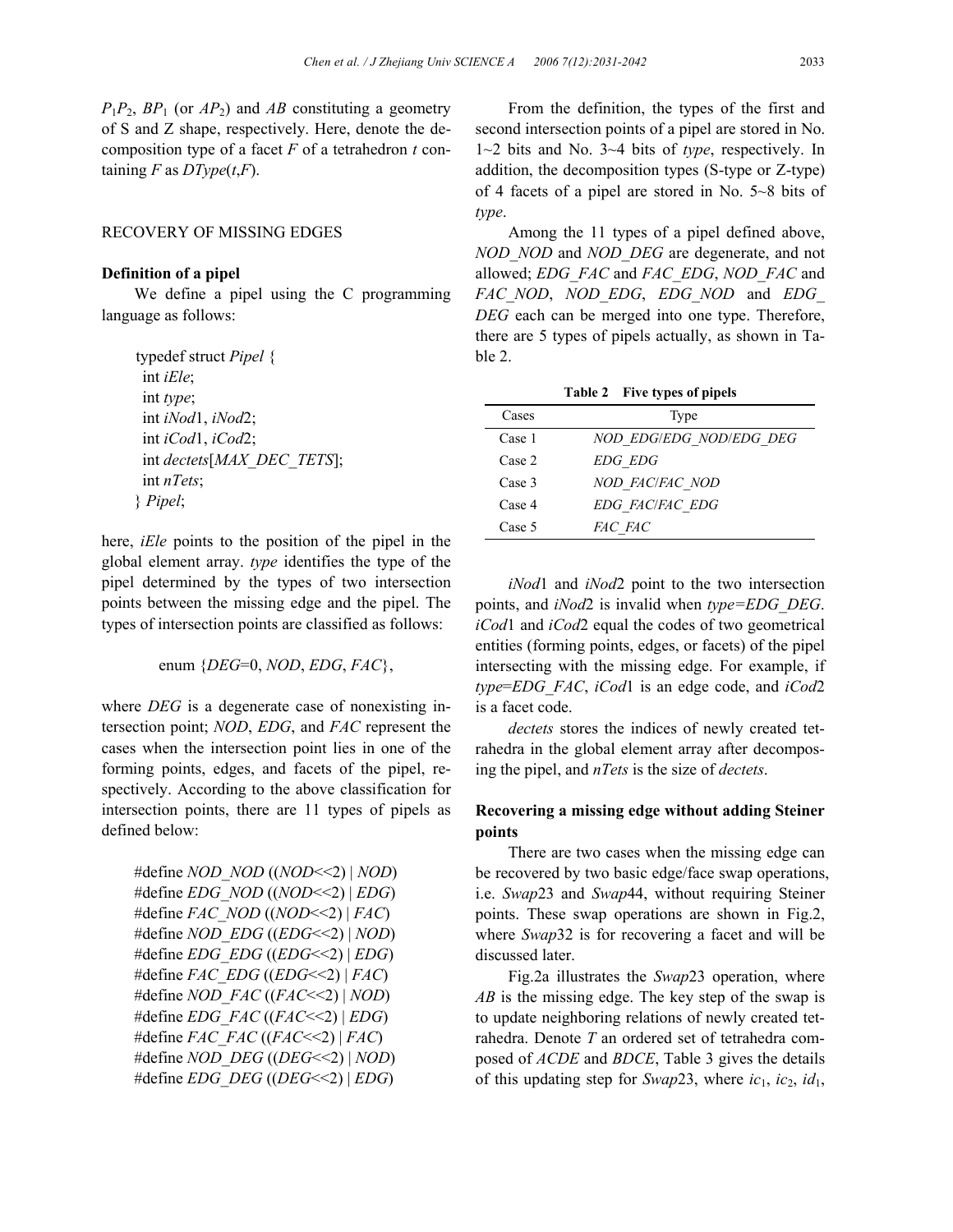*id*<sub>2</sub>, *ie*<sub>1</sub>, and *ie*<sub>2</sub> are codes of corresponding forming points in *ACDE* or *BDCE*. The nomenclature conforms to Eq.(1). For example, *id*1=*NCode*(*ACDE*,*D*) as *ACDE* is the first element of *T*, and  $id_2$ = *NCode*(*BDCE*,*D*) as *BDCE* is the second element of *T*. Each title of columns 2~5 in Table 3, i.e. *Ni*  (*i*=1, 2, 3, 4), indicates No. *i* neighbor of newly created tetrahedra. *NEIG*(*tet*,*k*) (*k*=1, 2, 3, 4) is a basic operation, which returns one of the neighboring tetrahedra of *tet*, and

## *FCode*(*tet*, *F*)=*k*,

where *F* is the shared facet between *tet* and the returned tetrahedron.



**Fig.2 Three basic edge/face swap operations**  (a) *Swap*23 and *Swap*32; (b) *Swap*44

**Table 3 Update of neighboring relations:** *Swap***23** **(***t***1=***ACDE***,** *t***2=***BDCE***;** *NG***=***NEIG***)** 

| New eles.   | N1                            | NQ.                             | N <sup>3</sup>       | Ν4          |
|-------------|-------------------------------|---------------------------------|----------------------|-------------|
| ACBE        | $NG(t_2, id_2)$               | <i>ABDE</i>                     | $NG(t_1, id_1)$ ABCD |             |
| <i>ABCD</i> | $NG(t_2,ie_2)$ $NG(t_1,ie_1)$ |                                 | <i>ABDE</i>          | <i>ACBE</i> |
| <i>ARDE</i> |                               | $NG(t_2, ic_2)$ $NG(t_1, ic_1)$ | <i>ACBE</i>          | <i>ABCD</i> |

Fig.2b explains another basic swap operation, *Swap*44, where *AB* is the missing edge, and *A*, *B*, *C*, and *D* are required to be coplanar. Four tetrahedra of *Pipe*(*AB*) are ordered as *ACDE*, *ADCF*, *BDCE*, and *BCDF*. Table 4 details the updating operations of

neighboring relations of newly created tetrahedra for *Swap*44.

| Table 4 Update of neighboring relations: Swap44<br>$(t_1 = ACDE, t_2 = ADCF, t_3 = BDCE, t_4 = BCDF; NG = NEIG)$ |                 |                 |                 |                   |  |
|------------------------------------------------------------------------------------------------------------------|-----------------|-----------------|-----------------|-------------------|--|
| New eles.                                                                                                        | N1              | N2              | N <sup>3</sup>  | Ν4                |  |
| <i>ARDE</i>                                                                                                      | $NG(t_3, ic_3)$ | $NG(t_1, ic_1)$ | ACBE            | <i>ADBF</i>       |  |
| ACBE                                                                                                             | $NG(t_3, id_3)$ | <i>ARDE</i>     | $NG(t_1, id_1)$ | $\overline{ABCF}$ |  |

## **Recovering a missing edge by adding Steiner points**

 $ADBF$   $NG(t_4, ic_4)$   $ABCF$   $NG(t_2, ic_2)$   $ABDE$ *ABCF NG*(*t*4,*id*4) *NG*(*t*2,*id*2) *ADBF ACBE* 

While the basic swap operations cannot recover a missing edge, the edge recovery procedure can be done by decomposing all the pipels individually. Decomposition of a pipel will recover a sub-segment of the missing edge. Table 2 lists all types of pipels, and we will discuss their decomposition schemes one by one.

Consider Case 1 first. Here one edge of the pipel is cut through by the missing edge. The decomposition scheme for this case is shown in Fig.3a, and its updating operations of neighboring relations of newly created tetrahedra are listed in Table 5. *Φ*(*tet*,*vtx*,*fac*) is a basic operation with its execution route being as follows:

(1) Given a tetrahedron *tet*, *V* and *F* are one forming point and one facet of *tet* with codes *vtx* and *fac*, respectively. Let *iNeig*=*NEIG*(*tet*,*vtx*), and set the pipel with *iEle*=*iNeig* as *iPipel*.

(2) If *iNeig* points to a valid tetrahedron and the decomposition operation of *iPipel* has been completed, return the tetrahedron which lies in the array *dectets* of *iPipel* and shares *F* with *tet*; otherwise return a NULL tetrahedron.

**Table 5 Update of neighboring relations for the decomposition of the pipel with one edge cut through by the missing edge (** $t=ABCD$ **;**  $NG=NEIG$ **;**  $\varphi(\nu tx, fac)$ **=** *Φ***(***t***,***vtx***,***fac***))** 

| New eles.   | N1.                     | N <sub>2</sub> | N <sup>3</sup>                                         | N4 |
|-------------|-------------------------|----------------|--------------------------------------------------------|----|
| $\i{ABCP}$  | $\varphi(ia, BCP)$ APCD |                | $\varphi$ (ic,ABP) NG(t,id)                            |    |
| <i>APCD</i> |                         |                | $\varphi(ia, PCD)$ $NG(t, ib)$ $\varphi(ic, APD)$ ABCP |    |

The pipel of Case 2 has two edges cut through by the missing edge. Define two edges of a tetrahedron as opposite edges if they share no common vertex; otherwise, call them neighboring edges. There-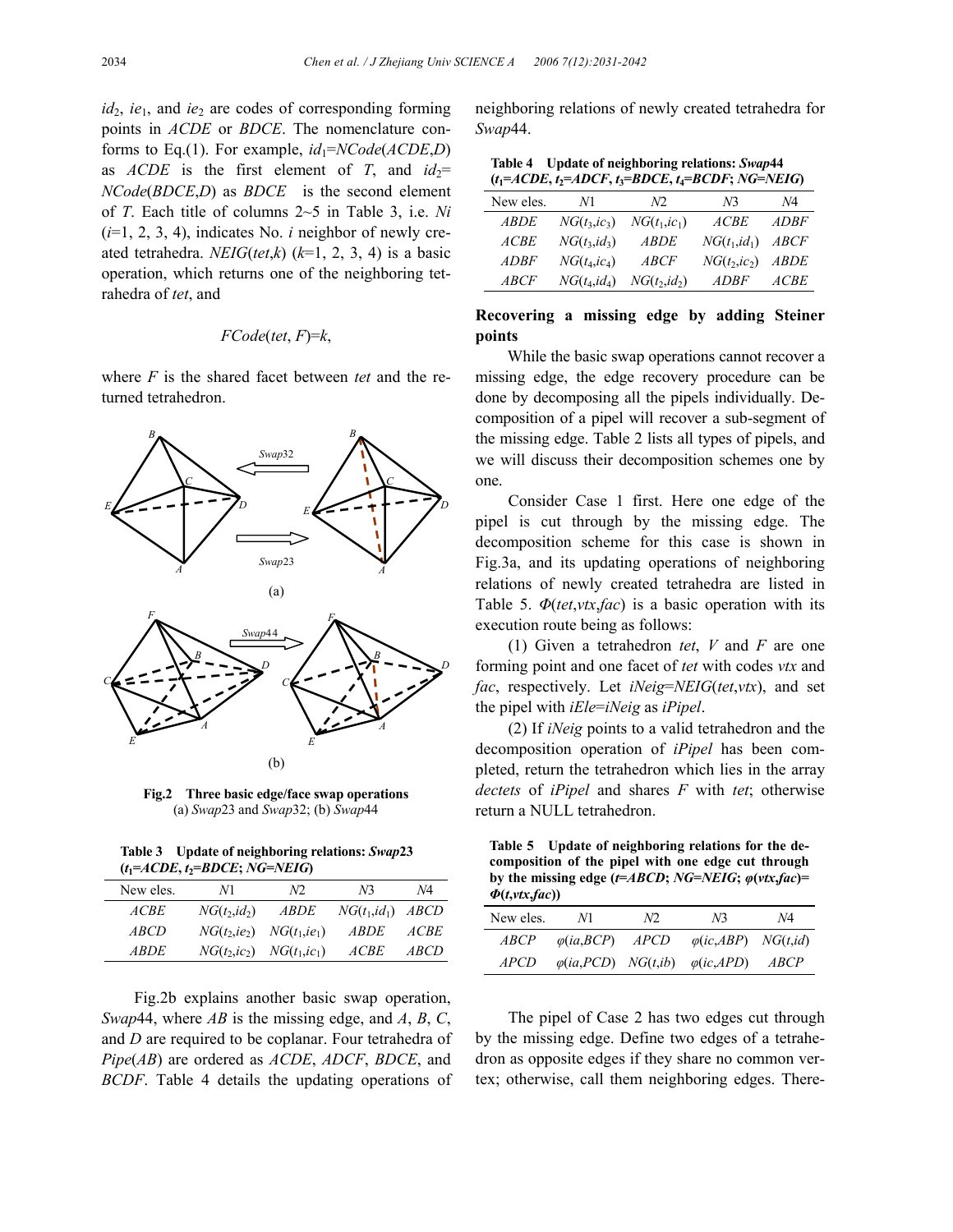fore, there are two subcases for Case 2, determined by whether the two edges of the pipel are opposite or not. Figs.3b and 3c give their decomposition schemes, named Subcases I and II, respectively. Table 6 details the updating operations of neighboring relations of newly created tetrahedra for Case 2. For Subcase II, ∆*ABD* can be decomposed in the S-type manner or Z-type manner, as shown in Fig.3c. The adoption of the decomposition scheme for ∆*ABD* is determined on the fly as follows:

Step 1: Let *iNeig*=*NEIG*(*ABCD*,*ic*), and set the pipel with *iEle*=*iNeig* as *iPipel*. If *iNeig* points to a NULL tetrahedron, go to Step 3; otherwise go to Step 2;

Step 2: If *iPipel* is not decomposed yet, go to Step 3; otherwise get the value of *DType*(*iNeig*,*ABD*). If it is S-type, return Z-type; otherwise return S-type.

Step 3: Both S-type and Z-type are OK!

For Case 3, one facet of the pipel is cut through by the missing edge. For Case 4, one edge and one facet are cut through by the missing edge. Figs.3d and 3e show their respective decomposition schemes. Table 7 and Table 8 detail their respective updating operations of neighboring relations of newly created tetrahedra.

Two alternative decomposition schemes are available for Case 5, where two facets of the pipel are cut through by the missing edge, as shown in

**Table 6 Update of neighboring relations for the decomposition of the pipel with two edges cut through by the missing edge (***t***=***ABCD***;** *NG***=***NEIG***;** *φ***(***vtx***,***fac***)=***Φ***(***t***,***vtx***,***fac***))** 

| $\mu$ missing edge $(i=ADCD; ivG=VLIG; \psi(vx, jac)=\Psi(i, vtx, jac))$ |                   |                      |                                                           |                                                   |                      |  |
|--------------------------------------------------------------------------|-------------------|----------------------|-----------------------------------------------------------|---------------------------------------------------|----------------------|--|
| <b>Subcases</b>                                                          | New eles.         | N1                   | N <sub>2</sub>                                            | N <sub>3</sub>                                    | Ν4                   |  |
|                                                                          | $ABP_2P_1$        | $P_1BP_2D$           | $AP_2CP_1$                                                | $\varphi$ ( <i>ic</i> , <i>ABP</i> <sub>1</sub> ) | $\varphi(id, BAP_2)$ |  |
|                                                                          | $AP_2CP_1$        | $P_1P_2CD$           | $\varphi$ ( <i>ib</i> , <i>AP</i> <sub>1</sub> <i>C</i> ) | $ABP_2P_1$                                        | $\varphi(id, ACP_2)$ |  |
|                                                                          | $P_1BP_2D$        | $\varphi(ia, BP_2D)$ | $P_1P_2CD$                                                | $\varphi$ ( <i>ic</i> , $P_1BD$ )                 | $ABP_2P_1$           |  |
|                                                                          | $P_1P_2CD$        | $\varphi(ia, P_2CD)$ | $\varphi$ ( <i>ib</i> , $P_1DC$ )                         | $P_1BP_2D$                                        | $AP_2CP_1$           |  |
|                                                                          | ABCP <sub>1</sub> | $P_1BCP_2$           | $\varphi$ ( <i>ib</i> , <i>AP</i> <sub>1</sub> <i>C</i> ) | $\varphi$ ( <i>ic</i> , <i>ABP</i> <sub>1</sub> ) | NG(t, id)            |  |
| II $(S-type)$                                                            | $P_1BCP_2$        | $\varphi(ia, BCP_2)$ | $P_1P_2CD$                                                | $\varphi$ ( <i>ic</i> , $P_1BP_2$ )               | ABCP <sub>1</sub>    |  |
|                                                                          | $P_1P_2CD$        | $\varphi(ia, P_2CD)$ | $\varphi$ ( <i>ib</i> , $P_1DC$ )                         | $\varphi$ (ic,P <sub>1</sub> P <sub>2</sub> D)    | $P_1BCP_2$           |  |
|                                                                          | ABCP <sub>2</sub> | $\varphi(ia, BCP_2)$ | $AP_2CP_1$                                                | $\varphi$ ( <i>ic</i> , <i>ABP</i> <sub>2</sub> ) | NG(t, id)            |  |
| II $(Z$ -type $)$                                                        | $AP_2CP_1$        | $P_1P_2CD$           | $\varphi$ ( <i>ib</i> , <i>AP</i> <sub>1</sub> <i>C</i> ) | $\varphi$ ( <i>ic</i> , $AP_2P_1$ )               | ABCP <sub>2</sub>    |  |
|                                                                          | $P_1P_2CD$        | $\varphi(ia, P_2CD)$ | $\varphi$ ( <i>ib</i> , $P_1DC$ )                         | $\varphi$ (ic,P <sub>1</sub> P <sub>2</sub> D)    | $AP_2CP_1$           |  |





*D*

*B*





*B*

*C*



*C*

*A*

*P*2

**Fig.3 Decomposition schemes for the pipel with (a) one edge, (b) two opposite edges, (c) two neighboring edges, (d) one facet, (e) one edge and one facet, and (f) two facets cut through by the missing edge**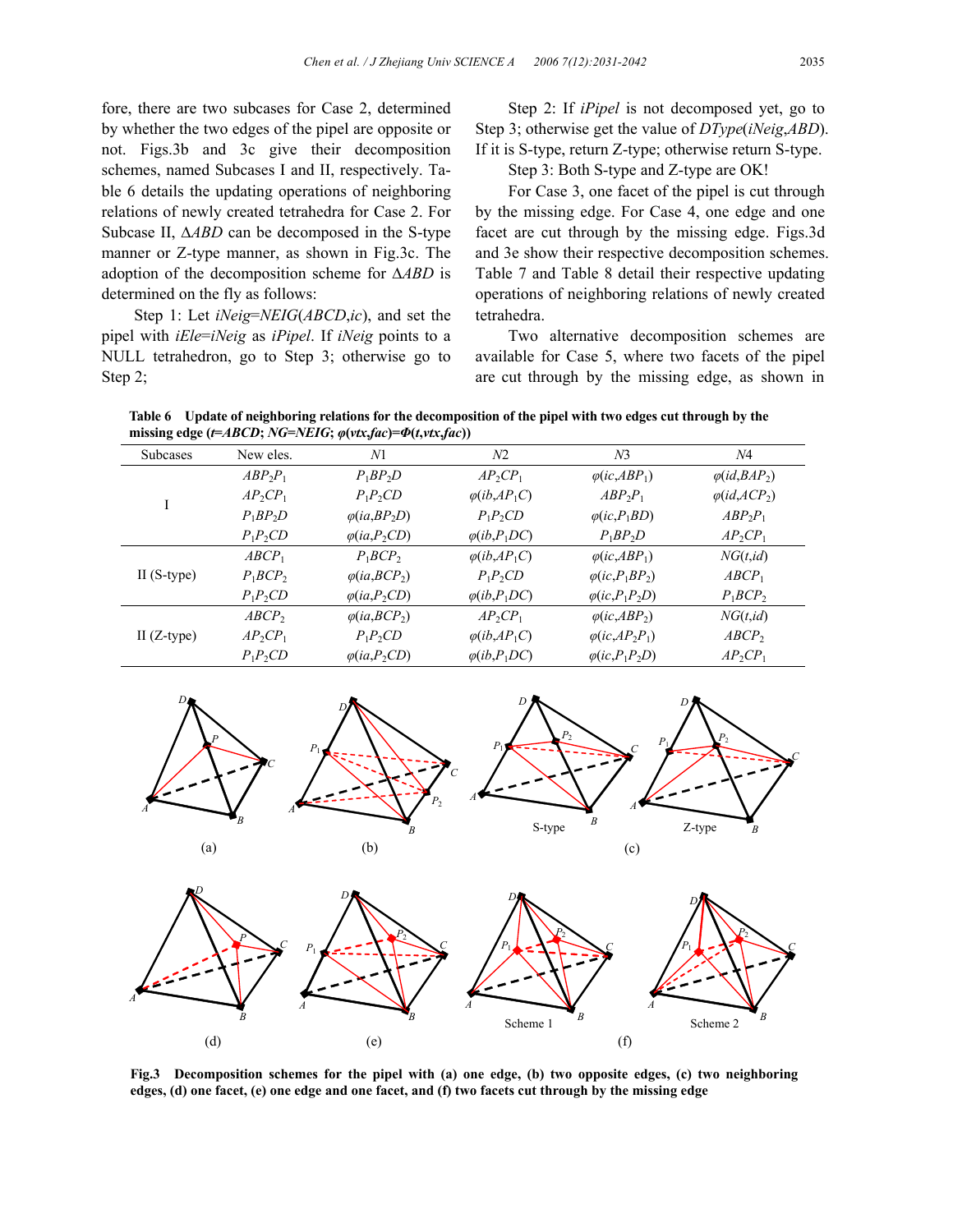Fig.3f. In our program, only Scheme 1, illustrated in the left of Fig.3f, is adopted. The updating operations of neighboring relations of newly created tetrahedra for Scheme 1 are detailed in Table 9.

**Table 7 Update of neighboring relations for the decomposition of the pipel with one facet cut through by the missing edge (** $t = ABCD$ **;**  $NG = NEIG$ **;**  $\varphi(\nu tx, fac) =$ *Φ***(***t***,***vtx***,***fac***))** 

| New eles.     | N1                            | N <sub>2</sub> | N <sup>3</sup> | Ν4            |
|---------------|-------------------------------|----------------|----------------|---------------|
| $\angle ABCP$ | $\varphi(ia, BCP)$            | <i>APCD</i>    | <i>ABPD</i>    | NG(t, id)     |
| <i>APCD</i>   | $\varphi(ia,CDP)$ NG $(t,ib)$ |                | <i>ARPD</i>    | ABCP          |
| <i>ARPD</i>   | $\varphi(ia, DBP)$            | <i>APCD</i>    | NG(t, ic)      | $\angle$ ARCP |

**Table 8 Update of neighboring relations for the decomposition of the pipel with one edge and one facet cut through by the missing edge (***t***=***ABCD***;** *NG***=**  *NEIG***;** *φ***(***vtx***,***fac***)=***Φ***(***t***,***vtx***,***fac***))** 

| New eles.         | N1                                                 | N2.        | N3                                                               | N4 |
|-------------------|----------------------------------------------------|------------|------------------------------------------------------------------|----|
| ABCP <sub>1</sub> | $P_1BCP_2$                                         |            | $\varphi(ib, AP_1C)$ $\varphi(ic, ABP_1)$ NG(t,id)               |    |
| $P_1BP_2D$        | $\varphi(ia, DBP_2)$                               | $P_1P_2CD$ | $\varphi$ (ic,P <sub>1</sub> BD) P <sub>1</sub> BCP <sub>2</sub> |    |
|                   | $P_1BCP_2$ $\varphi(ia, BCP_2)$ $P_1P_2CD$         |            | $P_1BP_2D \qquad ABCP_1$                                         |    |
|                   | $P_1P_2CD$ $\varphi(ia,CDP_2)$ $\varphi(ib,CP_1D)$ |            | $P_1BP_2D$ $P_1BCP_2$                                            |    |

**Table 9 Update of neighboring relations for the decomposition of the pipel with two facets cut through by the missing edge (***t***=***ABCD***;** *NG***=***NEIG***;** *φ***(***vtx***,***fac***)=**  *Φ***(***t***,***vtx***,***fac***))** 

| New eles. N1      |                                                                 | N2         | N3                                                 | <i>N</i> 4 |
|-------------------|-----------------------------------------------------------------|------------|----------------------------------------------------|------------|
| ABCP <sub>1</sub> | $P_1 B C P_2$                                                   | $AP_1CD$   | $\varphi$ (ic,ABP <sub>1</sub> ) NG(t,id)          |            |
|                   | $P_1 B C P_2$ $\varphi$ ( <i>ia</i> , <i>BCP</i> <sub>2</sub> ) | $P_1P_2CD$ | $P_1BP_2D$ ABCP <sub>1</sub>                       |            |
|                   | $P_1P_2CD$ $\varphi(ia,CDP_2)$                                  | $AP_1CD$   | $P_1BP_2D$ $P_1BCP_2$                              |            |
| $P_1BP_2D$        | $\varphi(ia, DBP_2)$                                            | $P_1P_2CD$ | $\varphi(i\mathcal{C}, BDP_1)$ $P_1 BCP_2$         |            |
|                   | $AP_1CD$ $P_1P_2CD$                                             | NG(t, ib)  | $\varphi$ (ic,DAP <sub>1</sub> ) ABCP <sub>1</sub> |            |

## RECOVERY OF MISSING FACETS

### **Definition of a clusterel**

.

We define a clusterel using the C programming language as follows:

typedef struct *Clusterel* { int *iEle*; int *type*; int *codes*[4], *ntypes*[4]; int *nodes*[4]; DecTets *dectets*; int *nTets*; } *Clusterel*;

here, *iEle* points to the position of the clusterel in the global element array. *type* identifies the type of the clusterel determined by the number of clusterel edges cutting through the missing facet. There are 5 cases for the type of a clusterel, defined using the C programming as follows:

## enum {*CO\_PLAN*=0, *ONE\_EDG*, *TWO\_EDG*, *THR\_EDG*, *FOU\_EDG*},

where *CO\_PLAN* refers to the case that a facet of the clusterel is coplanar with the missing facet; *ONE\_EDG*, *TWO\_EDG*, *THR\_EDG*, and *FOU\_ EDG* refer to the cases of 1, 2, 3, and 4 edges of the clusterel cutting through the missing facet, respectively.

*codes* stores the codes of edges cutting through the missing facet. *nodes* records the indices of the intersection points between the clusterel and the missing facets. *ntypes* are the types of intersection points, which have 5 cases, depicted as follows:

# enum {*NOD\_NUL*=0, *NOD\_EXT*, *NOD\_BEG*, *NOD\_END*, *NOD\_MID*};

where *NOD\_NUL* refers to the case of nonexisting intersection point; *NOD\_EXT*, *NOD\_BEG*, *NOD\_ END*, and *NOD\_MID* refer to the cases that the intersection points lie in the extension line, the starting point, the end point, and the middle of the edge cutting through the missing facet, respectively.

Similar to the definition of a pipel, here, *dectets* stores the indices in the global element array of newly created tetrahedra after decomposing the clusterel, and *nTets* is the size of *dectets*.

# **Recovering a missing facet without adding Steiner points**

A missing facet can be recovered without adding Steiner points using the basic swap operation *Swap*32, shown in Fig.2a, where ∆*ECD* is the missing facet, and the cluster before the swap operation consists of an ordered set of tetrahedra *T*={*ACBE*, *ABCD*, *ABDE*}.

Table 10 details the updating operations of neighboring relations of newly created tetrahedra for *Swap*32.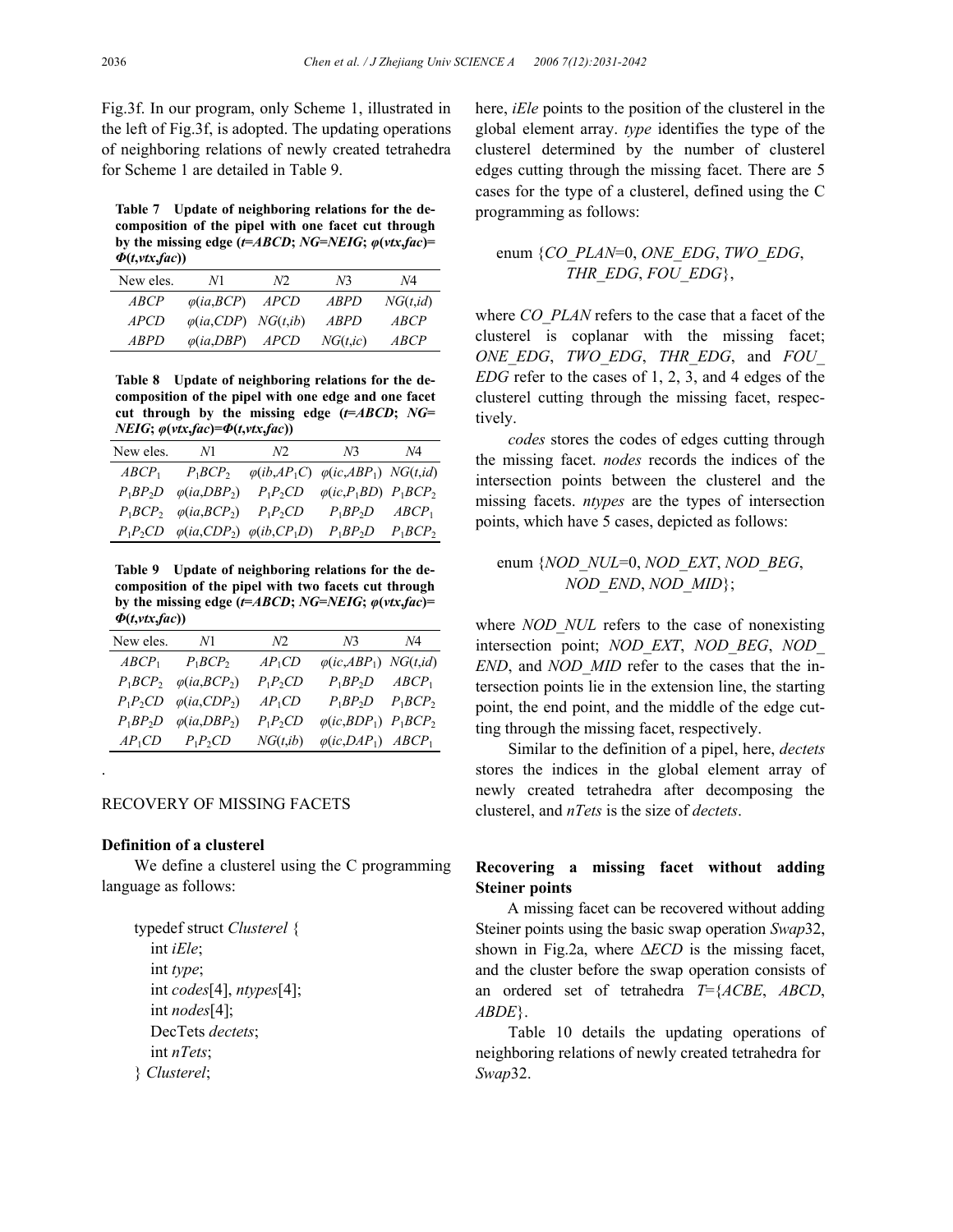|  | Table 10 Update of neighboring relations: Swap32  |  |
|--|---------------------------------------------------|--|
|  | $(t_1 = ACBE, t_2 = ABCD, t_3 = ABDE; NG = NEIG)$ |  |

| New eles.   | V1. | N2.                                                         | N <sup>3</sup> | N4 |
|-------------|-----|-------------------------------------------------------------|----------------|----|
| <i>ACDE</i> |     | <i>BDCE</i> $NG(t_3, ib_3)$ $NG(t_1, ib_1)$ $NG(t_2, ib_2)$ |                |    |
| <i>BDCE</i> |     | $ACDE$ $NG(t_1, ia_1)$ $NG(t_3, ia_3)$ $NG(t_2, ia_2)$      |                |    |

## **Recovering a missing facet by adding Steiner points**

While a missing facet cannot be recovered using *Swap*32, all clusterels involved should be decomposed individually to recover the missing facet as a concatenation of sub-facets. As defined previously, there are 5 types of clusterels, determined by the values of *type* members. Fig.4 illustrates all the types of clusterels, where ∆*EFG* is the missing facet, and *ABCD* is a clusterel. The clusterel with *type*= *CO\_PLAN* need not be decomposed for recovering ∆*ABC*, a sub-facet of ∆*EFG*. Note that the tetrahedron *NEIG*(*ABCD*,*id*) is also a clusterel with *type*= *CO\_PLAN*. The decomposition schemes of clusterels with *type*=ONE EDG and *type*=TWO EDG are identical to those of pipels for Case 1 and Case 2, respectively. Therefore, we only need investigate the decomposition schemes for clusterels with 3 or 4 edges cutting through the missing facets.



**Fig.4 Five types of clusterels. (a)** *type***=***CO\_PLAN***; (b)**  $type=ONE$   $EDG$ ; (c)  $type=TWO$   $EDG$ ; (d)  $type=THR$ *EDG***; (e)** *type***=***FOU\_EDG*

Relabel the intersection points in Fig.4d as *P*1, *P*2, and *P*3. Fig.5 presents 4 types of decomposition schemes for the clusterel with *type*=*THR\_EDG*. They are named as *Si*/*Zj*, where *i* and *j* denote the

numbers of facets decomposed with S-type and Z-type, respectively. It is obvious that the sum of *i* and *j* equals 3. The selection rule for the decomposition schemes for ∆*ABD*, ∆*BCD*, or ∆*CAD* is identical to those for ∆*ABD* while decomposing the pipel with two neighboring edges cut through by the missing edge, as described previously.



**Fig.5 Decomposition schemes for the cluster with three edges cutting through the missing facet**  (a) S2/Z1; (b) S1/Z2; (c) S3/Z0; (d) S0/Z3

As shown in Figs.5c and 5d, besides the intersection points, an extra Steiner point, named *H*, should be inserted for S3/Z0 and S0/Z3.

Table 11 details the updating operations of neighboring relations of newly created tetrahedra for decomposition schemes of clusterels with *type*= *THR\_EDG*. The minor difference of the definition of *Φ*(*tet*,*vtx*,*fac*) here with that introduced in Tables 5~10 is that *tet* refers to a clusterel rather than a pipel.

There are 6 subcases for the decomposition of clusterels with *type*=*FOU\_EDG*, named SSSS, ZSSS, ZZSS, ZSZS, ZZZS, and ZZZZ, respectively, and Fig.6 shows the corresponding decomposition schemes for them. For the name of each subcase, the character *X* (*X*=S or *X*=Z) in the position *i* ( $i=0$ ~3) means that the facet numbered *i* in the clusterel adopts *X*-type decomposition scheme. Accordingly, in Fig.6, ∆*ABD*, ∆*BCD*, ∆*ACB*, and ∆*ADC* are numbered 0~3, respectively. The selection rule for the de-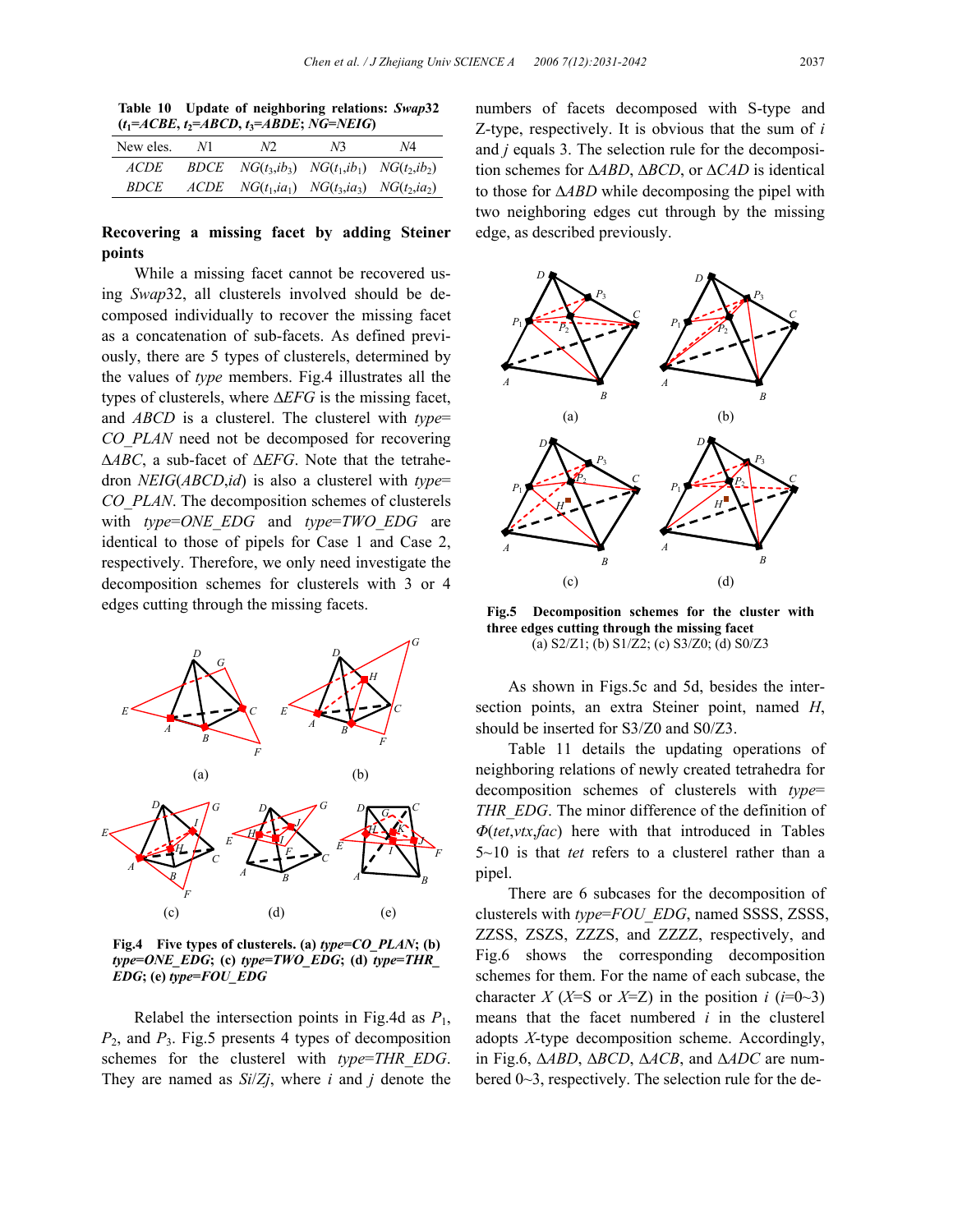| <b>Subcases</b> | New eles.         | N1                     | N <sub>2</sub>                                            | N <sub>3</sub>                                                         | N4                                                        |
|-----------------|-------------------|------------------------|-----------------------------------------------------------|------------------------------------------------------------------------|-----------------------------------------------------------|
| S2/Z1           | ABCP <sub>1</sub> | $P_1BCP_2$             | $\varphi$ ( <i>ib</i> , <i>AP</i> <sub>1</sub> <i>C</i> ) | $\varphi$ ( <i>ic</i> , <i>ABP</i> <sub>1</sub> )                      | NG(t, id)                                                 |
|                 | $P_1BCP_2$        | $\varphi(ia, BCP_2)$   | $P_1P_2CP_3$                                              | $\varphi$ (ic, $P_1BP_2$ )                                             | ABCP <sub>1</sub>                                         |
|                 | $P_1P_2CP_3$      | $\varphi(ia, P_2CP_3)$ | $\varphi$ ( <i>ib</i> , $CP_1P_3$ )                       | $P_1P_2P_3D$                                                           | $P_1BCP_2$                                                |
|                 | $P_1P_2P_3D$      | $\varphi(ia, P_2P_3D)$ | $\varphi$ ( <i>ib</i> , $P_1DP_3$ )                       | $\varphi$ (ic,P <sub>1</sub> P <sub>2</sub> D)                         | $P_1P_2CP_3$                                              |
| S1/Z2           | ABCP <sub>3</sub> | $\varphi(ia, BCP_3)$   | $\varphi$ ( <i>ib</i> , <i>AP</i> <sub>3</sub> <i>C</i> ) | $ABP_3P_2$                                                             | NG(t, id)                                                 |
|                 | $ABP_3P_2$        | $\varphi(ia, BP, P)$   | $AP_2P_3P_1$                                              | $\varphi$ ( <i>ic</i> , <i>ABP</i> <sub>2</sub> )                      | ABCP <sub>3</sub>                                         |
|                 | $AP_2P_3P_1$      | $P_1P_2P_3D$           | $\varphi$ ( <i>ib</i> , $AP_1P_3$ )                       | $\varphi$ ( <i>ic</i> , <i>AP</i> <sub>2</sub> <i>P</i> <sub>1</sub> ) | $ABP_3P_2$                                                |
|                 | $P_1P_2P_3D$      | $\varphi(ia, P_2P_3D)$ | $\varphi$ ( <i>ib</i> , $P_1DP_3$ )                       | $\varphi$ (ic,P <sub>1</sub> P <sub>2</sub> D)                         | $AP_2P_3P_1$                                              |
| S3/Z0           | $AP_1BH$          | $P_1P_2BH$             | <b>ABCH</b>                                               | $AP_3P_1H$                                                             | $\varphi$ ( <i>ic</i> , <i>ABP</i> <sub>1</sub> )         |
|                 | $P_1P_2BH$        | $BP_2CH$               | $AP_1BH$                                                  | $P_1P_2P_2H$                                                           | $\varphi(i\mathcal{C},P_1BP_2)$                           |
|                 | $BP_2CH$          | $CP_2P_3H$             | <b>ABCH</b>                                               | $P_1P_2BH$                                                             | $\varphi(ia, BCP_2)$                                      |
|                 | $CP_2P_3H$        | $P_1P_2P_2H$           | $ACP_3H$                                                  | $BP_2CH$                                                               | $\varphi(ia, P_2CP_3)$                                    |
|                 | $ACP_3H$          | $CP_2P_3H$             | $AP_3P_1H$                                                | <b>ABCH</b>                                                            | $\varphi$ ( <i>ib</i> , <i>AP</i> <sub>3</sub> <i>C</i> ) |
|                 | $AP_3P_1H$        | $P_1P_2P_2H$           | $AP_1BH$                                                  | $ACP_3H$                                                               | $\varphi$ ( <i>ib</i> , $AP_1P_3$ )                       |
|                 | <b>ABCH</b>       | $BP_2CH$               | ACP <sub>3</sub> H                                        | $AP_1BH$                                                               | NG(t, id)                                                 |
|                 | $P_1P_2P_2H$      | $CP_2P_3H$             | $P_1P_2BH$                                                | $AP_3P_1H$                                                             | $P_1P_2P_3D$                                              |
|                 | $P_1P_2P_3D$      | $\varphi(ia, P_2P_3D)$ | $\varphi$ ( <i>ib</i> , $P_1DP_3$ )                       | $\varphi$ (ic,P <sub>1</sub> P <sub>2</sub> D)                         | $P_1P_2P_2H$                                              |
| S0/Z3           | $AP_1P_2H$        | $P_1P_2P_2H$           | $AP_2BH$                                                  | $ACP_1H$                                                               | $\varphi$ (ic, AP <sub>2</sub> P <sub>1</sub> )           |
|                 | $AP_2BH$          | $BP_2P_3H$             | <b>ABCH</b>                                               | $AP_1P_2H$                                                             | $\varphi$ (ic, ABP <sub>2</sub> )                         |
|                 | $BP_2P_3H$        | $P_1P_2P_2H$           | $CBP_3H$                                                  | $AP_2BH$                                                               | $\varphi(ia, BP_3P_2)$                                    |
|                 | $CBP_3H$          | $BP_2P_3H$             | $CP_3P_1H$                                                | <b>ABCH</b>                                                            | $\varphi(ia, BCP_3)$                                      |
|                 | $ACP_1H$          | $CP_3P_1H$             | $AP_1P_2H$                                                | <b>ABCH</b>                                                            | $\varphi$ ( <i>ib</i> , <i>AP</i> <sub>1</sub> <i>C</i> ) |
|                 | $CP_3P_1H$        | $P_1P_2P_2H$           | $ACP_1H$                                                  | $CBP_3H$                                                               | $\varphi$ ( <i>ib</i> , $CP_1P_3$ )                       |
|                 | <b>ABCH</b>       | $CBP_3H$               | $ACP_1H$                                                  | $AP_2BH$                                                               | NG(t, id)                                                 |
|                 | $P_1P_2P_2H$      | $BP_2P_3H$             | $AP_1P_2H$                                                | $CP_3P_1H$                                                             | $P_1P_2P_3D$                                              |
|                 | $P_1P_2P_3D$      | $\varphi(ia, P_2P_3D)$ | $\varphi$ ( <i>ib</i> , $P_1DP_3$ )                       | $\varphi$ (ic,P <sub>1</sub> P <sub>2</sub> D)                         | $P_1P_2P_2H$                                              |

**Table 11 Update of neighboring relations for the decomposition of the clusterel with three edges cutting**  through the missing facet ( $t=ABCD$ ; NG=NEIG;  $\varphi(vtx,fac)=\varPhi(t,vtx,fac))$ 



**Fig.6 Decomposition schemes for the cluster with four edges cutting through the missing facet**  (a) SSSS; (b) ZSSS; (c) ZZSS; (d) ZSZS; (e) ZZZS; (f) ZZZZ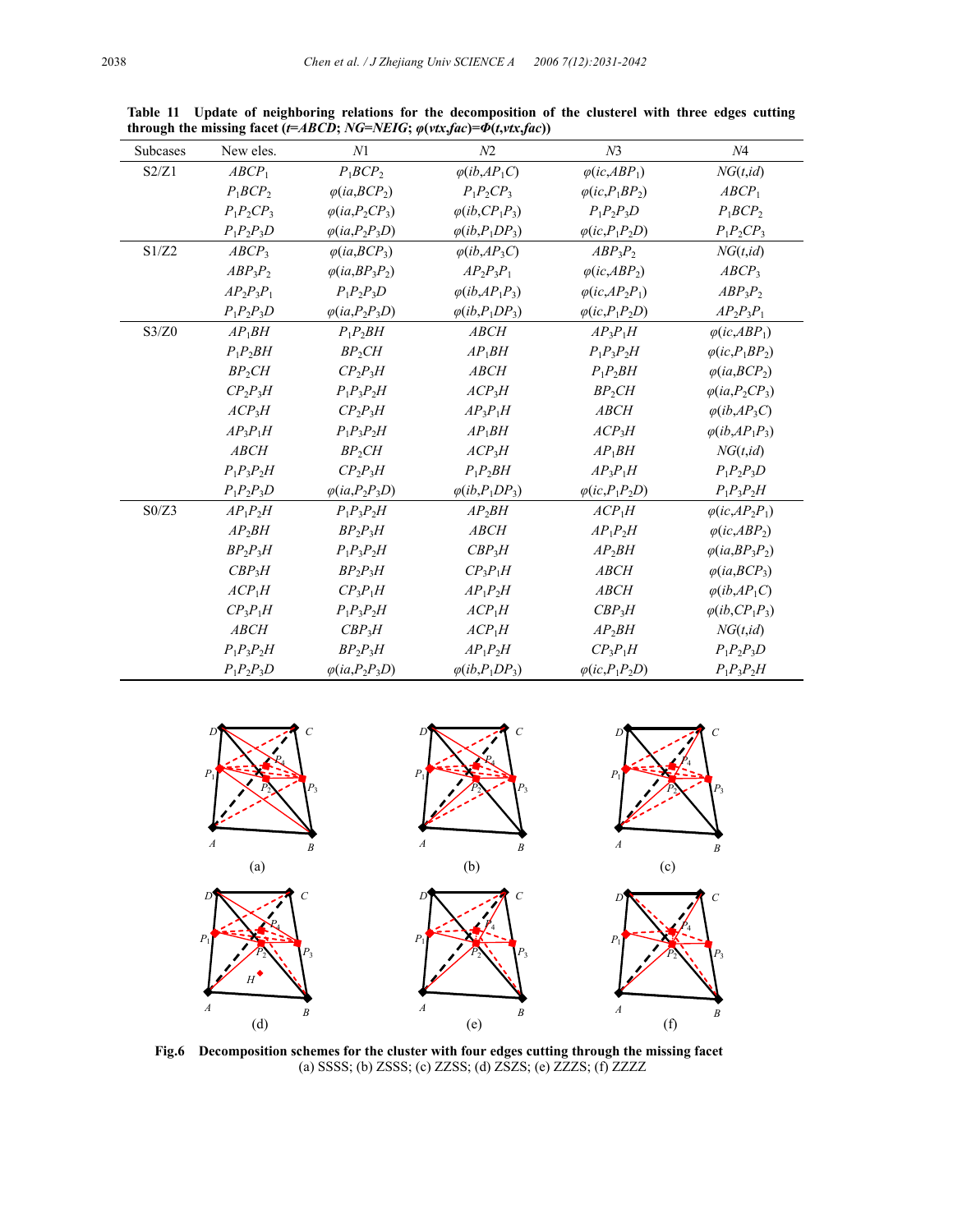composition scheme of each facet is also identical to that for ∆*ABD* when decomposing the pipel with two neighboring edges cut through by the missing edge, as described previously.

It is observed in Fig.6d that an extra Steiner point besides the intersection points is needed for ZSZS, where the decomposition types of a pair of opposite facets are both Z-type, and those of the other are both S-type.

Table 12 details the updating operations of neighboring relations of newly created tetrahedra for decomposition schemes of clusterels with *type*= *FOU\_EDG*.

### MISCELLANEOUS ISSUES

#### **Smoothing operations of the surface**

As reported in the literature, and also validated

**Table 12 Update of neighboring relations for the decomposition of the clusterel with four edges cutting through the missing facet** ( $t = ABCD$ ;  $\varphi(\nu tx, fac) = \Phi(t, vtx, fac)$ )

| Subcases    | New eles.    | N1                                         | N2                                              | N <sub>3</sub>                                 | $N\!4$                              |
|-------------|--------------|--------------------------------------------|-------------------------------------------------|------------------------------------------------|-------------------------------------|
| <b>SSSS</b> | $P_1P_2P_3D$ | $\varphi(ia, P_2P_3D)$                     | $P_1P_3CD$                                      | $\varphi(ic, P_1 P_2 D)$                       | $P_1P_2P_2B$                        |
|             | $P_1P_3CD$   | $\varphi(ia, P_3CD)$                       | $\varphi$ ( <i>ib</i> , $P_1DC$ )               | $P_1P_2P_3D$                                   | $P_1P_3P_4C$                        |
|             | $P_1P_3P_4C$ | $\varphi(id, P_3P_4C)$                     | $\varphi$ ( <i>ib</i> , $P_1CP_4$ )             | $P_1P_3CD$                                     | $P_1P_4P_3A$                        |
|             | $P_1P_3P_2B$ | $\varphi(ia, P_3P_2B)$                     | $\varphi$ ( <i>ic</i> , $P_1BP_2$ )             | $ABP_3P_1$                                     | $P_1P_2P_3D$                        |
|             | $P_1P_4P_3A$ | $\varphi(id, P_4P_3A)$                     | $ABP_3P_1$                                      | $\varphi$ ( <i>ib</i> , $AP_1P_4$ )            | $P_1P_3P_4C$                        |
|             | $ABP_3P_1$   | $P_1P_2P_2B$                               | $P_1P_4P_3A$                                    | $\varphi$ (ic, ABP <sub>1</sub> )              | $\varphi(id, AP_3B)$                |
| <b>ZSSS</b> | $P_1P_2P_3D$ | $\varphi(ia, P_2P_3D)$                     | $P_1P_3CD$                                      | $\varphi$ (ic,P <sub>1</sub> P <sub>2</sub> D) | $P_1P_3P_2A$                        |
|             | $P_1P_3CD$   | $\varphi(ia, P_3CD)$                       | $\varphi$ ( <i>ib</i> , $P_1DC$ )               | $P_1P_2P_3D$                                   | $P_1P_2P_4C$                        |
|             | $P_1P_3P_4C$ | $\varphi(id, P_3P_4C)$                     | $\varphi$ ( <i>ib</i> , $P_1CP_4$ )             | $P_1P_3CD$                                     | $P_1P_4P_3A$                        |
|             | $P_1P_2P_2A$ | $ABP_3P_2$                                 | $\varphi$ (ic,AP <sub>2</sub> P <sub>1</sub> )  | $P_1P_4P_3A$                                   | $P_1P_2P_3D$                        |
|             | $P_1P_4P_3A$ | $\varphi(id, P_4P_3A)$                     | $P_1P_3P_2A$                                    | $\varphi$ (ib,AP <sub>1</sub> P <sub>4</sub> ) | $P_1P_3P_4C$                        |
|             | $ABP_3P_2$   | $\varphi(ia, P_3P_2B)$                     | $P_1P_3P_2A$                                    | $\varphi$ (ic, ABP <sub>2</sub> )              | $\varphi(id, AP_3B)$                |
| <b>ZZSS</b> | $P_1P_2CD$   | $\varphi(ia, P_2CD)$                       | $\varphi$ ( <i>ib</i> , $P_1DC$ )               | $\varphi$ (ic,P <sub>1</sub> P <sub>2</sub> D) | $P_1P_2P_3C$                        |
|             | $P_1P_2P_3C$ | $\varphi(ia, P_2P_3C)$                     | $P_1P_3P_4C$                                    | $P_1P_2CD$                                     | $P_1P_2P_2A$                        |
|             | $P_1P_3P_4C$ | $\varphi(id, P_3P_4C)$                     | $\varphi$ ( <i>ib</i> , $P_1$ C $P_4$ )         | $P_1P_2P_3C$                                   | $P_1P_4P_3A$                        |
|             | $P_1P_3P_2A$ | $ABP_3P_2$                                 | $\varphi$ (ic, AP <sub>2</sub> P <sub>1</sub> ) | $P_1P_4P_3A$                                   | $P_1P_2P_3C$                        |
|             | $P_1P_4P_3A$ | $\varphi(id, P_4P_3A)$                     | $P_1P_2P_2A$                                    | $\varphi$ ( <i>ib</i> , $AP_1P_4$ )            | $P_1P_3P_4C$                        |
|             | $ABP_3P_2$   | $\varphi(ia, P_3P_2B)$                     | $P_1P_2P_2A$                                    | $\varphi$ (ic, ABP <sub>2</sub> )              | $\varphi(id, AP_3B)$                |
| <b>ZSZS</b> | $P_1P_2P_3D$ | $\varphi(ia, P_2P_3D)$                     | $P_1P_3CD$                                      | $\varphi$ (ic, $P_1P_2D$ )                     | $P_1P_3P_2H$                        |
|             | $P_1P_3CD$   | $\varphi(ia, P_3CD)$                       | $\varphi$ (ib,P <sub>1</sub> DC)                | $P_1P_2P_3D$                                   | $P_1P_3P_4C$                        |
|             | $P_1P_3P_4C$ | $\varphi(id, P_3P_4C)$                     | $\varphi$ ( <i>ib</i> , $P_1CP_4$ )             | $P_1P_3CD$                                     | $P_1P_4P_3H$                        |
|             | $P_1P_4P_3H$ | $BP_3P_4H$                                 | $P_1P_3P_2H$                                    | $AP_4P_1H$                                     | $P_1P_3P_4C$                        |
|             | $P_1P_2P_2H$ | $BP_2P_3H$                                 | $AP_1P_2H$                                      | $P_1P_4P_3H$                                   | $P_1P_2P_3D$                        |
|             | $AP_4P_1H$   | $P_1P_4P_3H$                               | $AP_1P_2H$                                      | $ABP_4H$                                       | $\varphi$ ( <i>i</i> b, $AP_1P_4$ ) |
|             | $BP_2P_3H$   | $P_1P_2P_2H$                               | $BP_3P_4H$                                      | $AP_2BH$                                       | $\varphi(ia, P_3P_2B)$              |
|             | $AP_1P_2H$   | $P_1P_3P_2H$                               | $AP_2BH$                                        | $AP_4P_1H$                                     | $\varphi$ ( <i>ic</i> , $AP_2P_1$ ) |
|             | $AP_2BH$     | $BP_2P_3H$                                 | $ABP_4H$                                        | $AP_1P_2H$                                     | $\varphi$ (ic, ABP <sub>2</sub> )   |
|             | $ABP_4H$     | $BP_3P_4H$                                 | $AP_4P_1H$                                      | $AP_2BH$                                       | $\varphi(id, P_4BA)$                |
|             | $BP_3P_4H$   | $P_1P_4P_3H$                               | $ABP_4H$                                        | $BP_2P_3H$                                     | $\varphi(id, P_4P_3B)$              |
| <b>ZZZS</b> | $P_1P_2CD$   | $\varphi(ia, P_2CD)$                       | $\varphi$ ( <i>ib</i> , $P_1DC$ )               | $\varphi$ (ic,P <sub>1</sub> P <sub>2</sub> D) | $P_1P_2P_4C$                        |
|             | $P_1P_2P_4C$ | $P_2P_3P_4C$                               | $\varphi(ib, P_1CP_4)$                          | $P_1P_2CD$                                     | $P_1P_4P_2A$                        |
|             | $P_2P_3P_4C$ | $\varphi(id, P_3P_4C)$                     | $P_1P_2P_4C$                                    | $\varphi(ia, P_2P_3C)$                         | $P_2P_4P_3B$                        |
|             | $P_1P_4P_2A$ | $ABP_4P_2$                                 | $\varphi$ (ic, AP <sub>2</sub> P <sub>1</sub> ) | $\varphi$ ( <i>ib</i> , $AP_1P_4$ )            | $P_1P_2P_4C$                        |
|             | $P_2P_4P_3B$ | $\varphi(id, P_4P_3B)$                     | $\varphi(ia, P_3P_2B)$                          | $ABP_4P_2$                                     | $P_2P_3P_4C$                        |
|             | $ABP_4P_2$   | $P_2P_4P_3B$                               | $P_1P_4P_2A$                                    | $\varphi$ (ic, ABP <sub>2</sub> )              | $\varphi(id, P_4BA)$                |
| ZZZZ        | $P_1P_2P_4D$ | $P_2CP_4D$                                 | $\varphi$ ( <i>ib</i> , $P_1DP_4$ )             | $\varphi$ (ic,P <sub>1</sub> P <sub>2</sub> D) | $P_1P_4P_2A$                        |
|             | $P_2P_3P_4C$ | $\varphi(id, P_3P_4C)$                     | $P_2CP_4D$                                      | $\varphi(ia, P_2P_3C)$                         | $P_2P_4P_3B$                        |
|             | $P_2CP_4D$   | $\varphi$ ( <i>ib</i> , CP <sub>4</sub> D) | $P_1P_2P_4D$                                    | $\varphi(ia, P_2CD)$                           | $P_2P_3P_4C$                        |
|             | $P_1P_4P_2A$ | $ABP_4P_2$                                 | $\varphi$ ( <i>ic</i> , $AP_2P_1$ )             | $\varphi$ ( <i>ib</i> , $AP_1P_4$ )            | $P_1P_2P_4D$                        |
|             | $P_2P_4P_3B$ | $\varphi(id, P_4P_3B)$                     | $\varphi(ia, P_3P_2B)$                          | $ABP_4P_2$                                     | $P_2P_3P_4C$                        |
|             | $ABP_4P_2$   | $P_2P_4P_3B$                               | $P_1P_4P_2A$                                    | $\varphi$ (ic, ABP <sub>2</sub> )              | $\varphi(id, P_4BA)$                |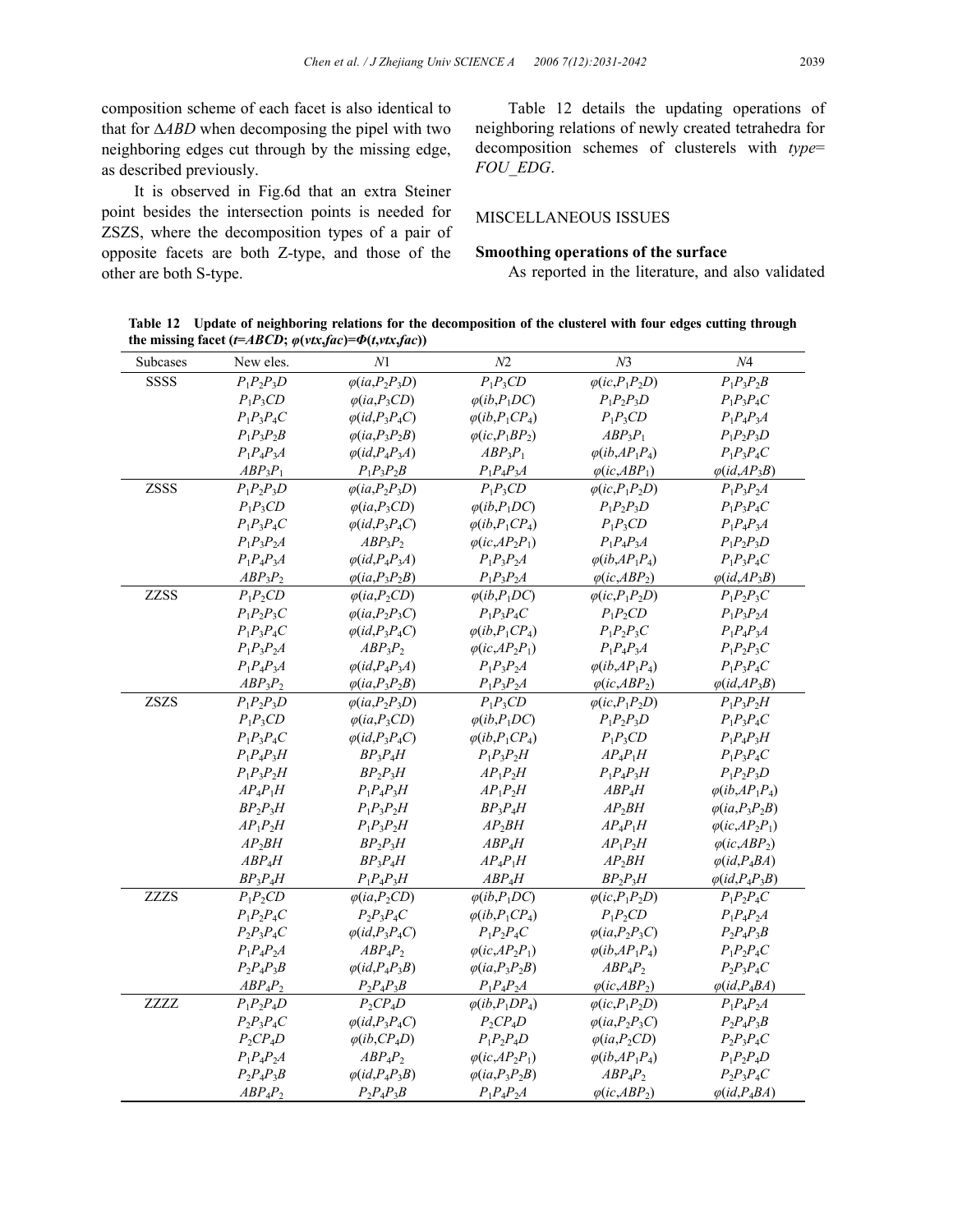by our experience, smoothing operations of the surface usually helps decrease the number of Steiner points added in the boundary recovery procedure, and hence to improve the element quality near the boundaries. Diagonal swap is frequently used, where the Delaunay criterion is employed for a quadrilateral composed of two neighboring triangular facets, as shown in Fig.7. Two conditions must be satisfied to perform a diagonal swap operation, i.e.

- (1) ∆*ABC* and ∆*ACD* must be coplanar; and
- (2) The circumcircle of ∆*ABC* contains point *D*.



**Fig.7 Diagonal swap**

#### **Removal of outer elements**

A necessary step for Delaunay meshing algorithms is to remove tetrahedra outside of the problem domain after the boundary recovery, for which the coloring algorithm is usually adopted. However, one prerequisite for the coloring algorithm is that the tetrahedra sharing the prescribed surface facets, or sub-facets formed in the boundary recovery procedure, should be labeled as *OUTER* or *INNER*, representing the cases that the corresponding tetrahedra lie outside or inside the problem domain, respectively. The labeling operations are commonly performed concurrently with the recovery procedure for missing facets.

First, we assume two hypotheses in the following discussion.

(1) Forming points of prescribed surface facets are ordered such that the normal vectors of all facets calculated with the right-hand rule point outwards;

(2) Forming points of all tetrahedra are ordered, so that for each tetrahedron, the normal vector of the facet containing the previous 3 forming points calculated with the right-hand rule points to the 4th forming point of the tetrahedron.

Suppose ∆*ABC* is a prescribed surface facet, and *ABCD* is one of the tetrahedra containing it, the *OUTER* or *INNER* property of *ABCD*, denoted with *etype*, can be computed with the following mapping relations, as shown in Table 13.

$$
etype = FLAGE(ia, ib, ic, id), \tag{2}
$$

where *ia*, *ib*, *ic* and *id* are the codes of the points *A*, *B*, *C*, and *D* in *ABCD*, respectively.

| Table 13 Mapping relations between the OUTER/           |  |  |  |  |
|---------------------------------------------------------|--|--|--|--|
| <i>INNER</i> property of a tetrahedron and codes of its |  |  |  |  |
| forming points                                          |  |  |  |  |

| id             | ia    | ih    | ic    | etype        |
|----------------|-------|-------|-------|--------------|
| $\theta$       | 1/3/2 | 2/1/3 | 3/2/1 | <b>OUTER</b> |
|                | 3/1/2 | 2/3/1 | 1/2/3 | <b>INNER</b> |
| 1              | 0/2/3 | 3/0/2 | 2/3/0 | <b>OUTER</b> |
|                | 2/0/3 | 3/2/0 | 0/3/2 | <i>INNER</i> |
| $\mathfrak{D}$ | 0/3/1 | 1/0/3 | 3/1/0 | <b>OUTER</b> |
|                | 3/0/1 | 1/3/0 | 0/1/3 | <i>INNER</i> |
| 3              | 0/1/2 | 2/0/1 | 1/2/0 | <b>OUTER</b> |
|                | 1/0/2 | 2/1/0 | 0/2/1 | <i>INNER</i> |

Suppose ∆*EFG* is a prescribed surface facet, ∆*ABC* is a recovered sub-facet of ∆*EFG*, and *ABCD* is one of the tetrahedra containing ∆*ABC*, the *OUTER* or *INNER* property of *ABCD*, denoted with *etype*, can be computed with a two-step procedure. First, get an initial value of *etype* using Eq.(2); and then compare the normal vector of ∆*ABC* with that of ∆*EFG*; if they are of opposite directions, reverse *etype*.

#### NUMERICAL EXPERIMENTS

The boundary recovery procedure presented above has been integrated into our 3D Delaunay mesh generator. It is fairly robust and efficient even for very complex geometries. Figs.8~10 show some volume mesh examples generated using this generator. Table 14 presents some statistics for the mesh examples and the boundary recovery procedure. It is observed that the basic swap operations, i.e. *Swap*23, *Swap*44, and *Swap*32, can recover most of the missing boundaries, however, they may fail for certain missing boundaries, for which Steiner points have to be added. Time performance data illustrate that most of time for our Delaunay mesh generator is spent on the procedures of inserting boundary nodes, creating field points and inserting them. Nevertheless time spent in the boundary recovery might not be omitted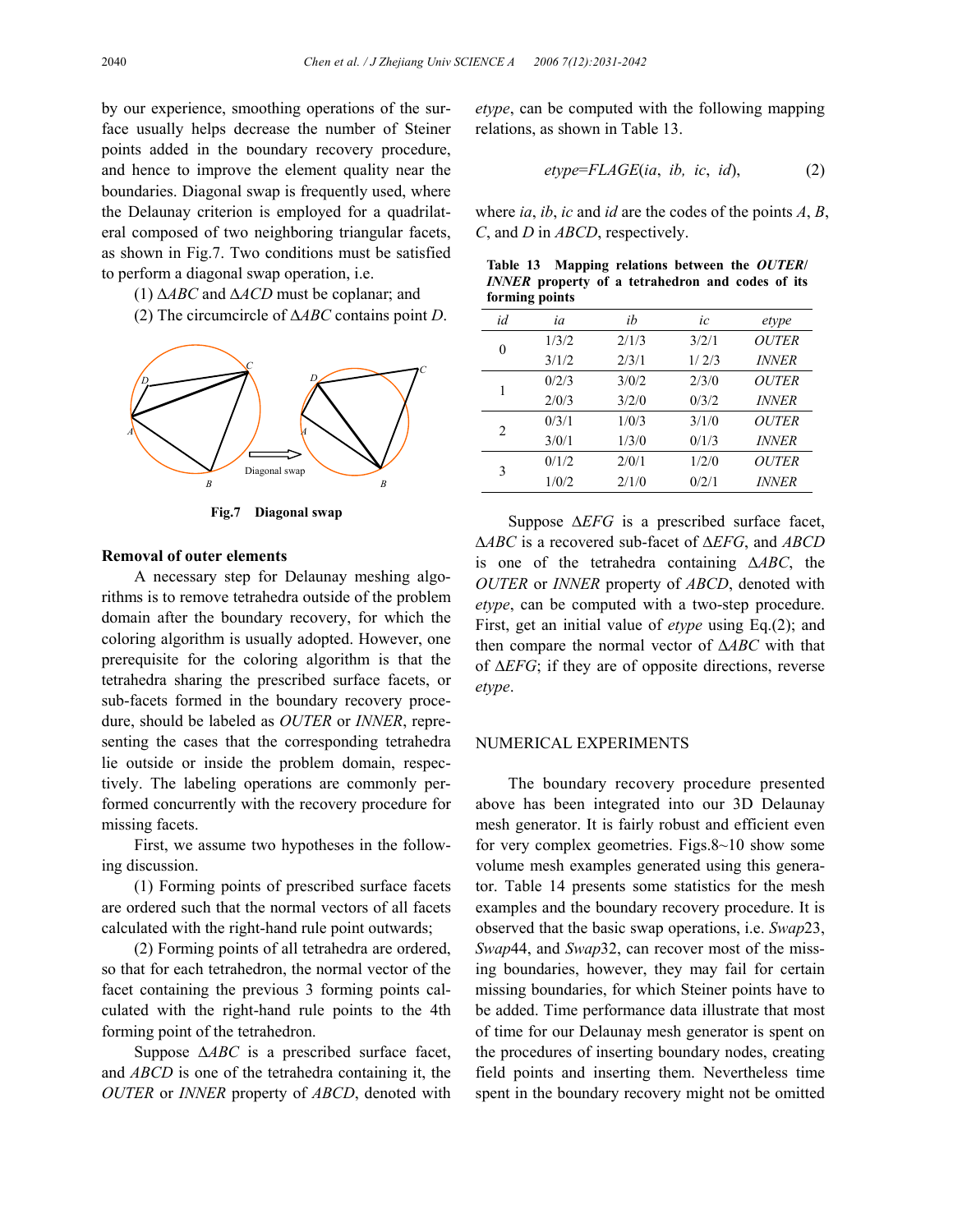| <b>Statistics</b>                                                                                 | Example 1      | Example 2     | Example 3     |
|---------------------------------------------------------------------------------------------------|----------------|---------------|---------------|
| No. of surface nodes                                                                              | 7443           | 4961          | 6708          |
| No. of surface facets                                                                             | 14890          | 9962          | 13420         |
| No. of volume mesh nodes                                                                          | 12858          | 7856          | 7932          |
| No. of volume mesh elements                                                                       | 57704          | 33182         | 26868         |
| No. of missing edges                                                                              | 112            | 39            | 60            |
| No. of recovered edges by swapping<br>(and its ratio to the total No. of missing edges $(\%)$ )   | 101<br>(90.18) | 33<br>(84.61) | 49<br>(81.67) |
| No. of added points for the edge recovery                                                         | 24             | 13            | 21            |
| No. of missing facets                                                                             | 23             | 71            | 64            |
| No. of recovered facets by swapping<br>(and its ratio to the total No. of missing facets $(\%)$ ) | 20<br>(86.96)  | 50<br>(70.42) | 52<br>(81.25) |
| No. of added points for the facet recovery                                                        | 6              | 37            | 18            |
| Total elapsed time for the mesh generator (s)                                                     | 3.984          | 2.140         | 8.562         |
| Time for the boundary recovery (s)                                                                | 0.687          | 0.422         | 0.172         |
| (and its ratio to the total elapsed time $(\%)$ )                                                 | (17.24)        | (19.72)       | (2.01)        |

**Table 14 Statistics for the mesh examples and the boundary recovery procedure** 



Fig.10 Mesh example 3

for some configurations, the ratio of which to the total elapsed time varies greatly from one configuration to another.

The surface mesh configuration for Example 1 (Fig.8) is smoothed, for which totally 30 Steiner points

points are added in the boundary recovery. However, the number grows to 59 if the mesh configuration is not smoothed. Here, only the diagonal swap is employed to smooth the surface mesh, and 214 swap operations are executed for this configuration.